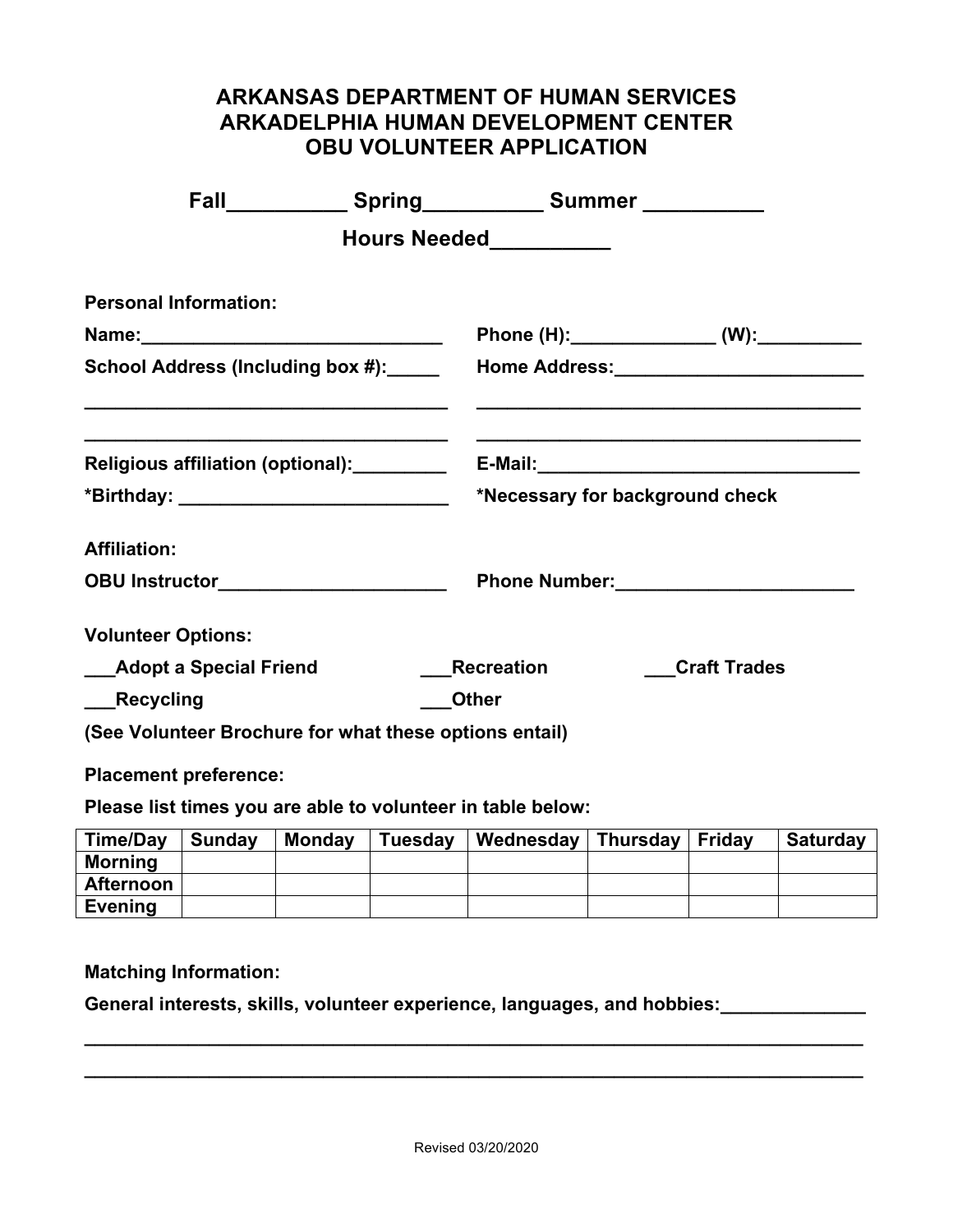**Screening Information:**

| Have you ever been convicted for violation of any laws, traffic or otherwise?                                                                                                            |             |                                                                                                                                                                                 |  |  |  |  |  |
|------------------------------------------------------------------------------------------------------------------------------------------------------------------------------------------|-------------|---------------------------------------------------------------------------------------------------------------------------------------------------------------------------------|--|--|--|--|--|
|                                                                                                                                                                                          |             |                                                                                                                                                                                 |  |  |  |  |  |
| Do you have any physical condition that may limit your volunteer activities?                                                                                                             |             |                                                                                                                                                                                 |  |  |  |  |  |
|                                                                                                                                                                                          |             |                                                                                                                                                                                 |  |  |  |  |  |
|                                                                                                                                                                                          |             |                                                                                                                                                                                 |  |  |  |  |  |
| <b>Emergency Contact:</b>                                                                                                                                                                |             |                                                                                                                                                                                 |  |  |  |  |  |
|                                                                                                                                                                                          |             |                                                                                                                                                                                 |  |  |  |  |  |
|                                                                                                                                                                                          |             |                                                                                                                                                                                 |  |  |  |  |  |
| <b>References:</b>                                                                                                                                                                       |             |                                                                                                                                                                                 |  |  |  |  |  |
| is more than a personal friend.                                                                                                                                                          |             | Please list three persons we may contact, if needed, who are not family members. You<br>may include employers, teachers, religious leaders, or others whose relationship to you |  |  |  |  |  |
|                                                                                                                                                                                          |             | Name: Mame: Mame: Mame: Mame: Mame: Mame: Mame: Mame: Mame: Mame: Mame: Mame: Mame: Mame: Mame: Mame: Mame: Ma                                                                  |  |  |  |  |  |
|                                                                                                                                                                                          |             |                                                                                                                                                                                 |  |  |  |  |  |
|                                                                                                                                                                                          |             |                                                                                                                                                                                 |  |  |  |  |  |
|                                                                                                                                                                                          |             |                                                                                                                                                                                 |  |  |  |  |  |
|                                                                                                                                                                                          |             |                                                                                                                                                                                 |  |  |  |  |  |
|                                                                                                                                                                                          |             |                                                                                                                                                                                 |  |  |  |  |  |
|                                                                                                                                                                                          |             | Name: Mame: 2008. Mame: 2008. Phone: 2008. Mame: 2008. Relation: 2008. Mame: 2008. Mame: 2008. Relation: 2008.                                                                  |  |  |  |  |  |
|                                                                                                                                                                                          |             |                                                                                                                                                                                 |  |  |  |  |  |
| I hereby give consent for the Arkadelphia Human Development Center to contact my<br>references; to contact my employers, past and present; and to conduct a routine<br>background check. |             |                                                                                                                                                                                 |  |  |  |  |  |
| <b>Signature of Applicant</b>                                                                                                                                                            | <b>Date</b> |                                                                                                                                                                                 |  |  |  |  |  |
| This section to be used by Volunteer Program Coordinator                                                                                                                                 |             |                                                                                                                                                                                 |  |  |  |  |  |
| Date of Orientation_________                                                                                                                                                             |             |                                                                                                                                                                                 |  |  |  |  |  |
| NOT OK<br>Background Check ________<br>OK                                                                                                                                                |             |                                                                                                                                                                                 |  |  |  |  |  |
| Hours Completed __________                                                                                                                                                               |             |                                                                                                                                                                                 |  |  |  |  |  |

Revised 03/20/2020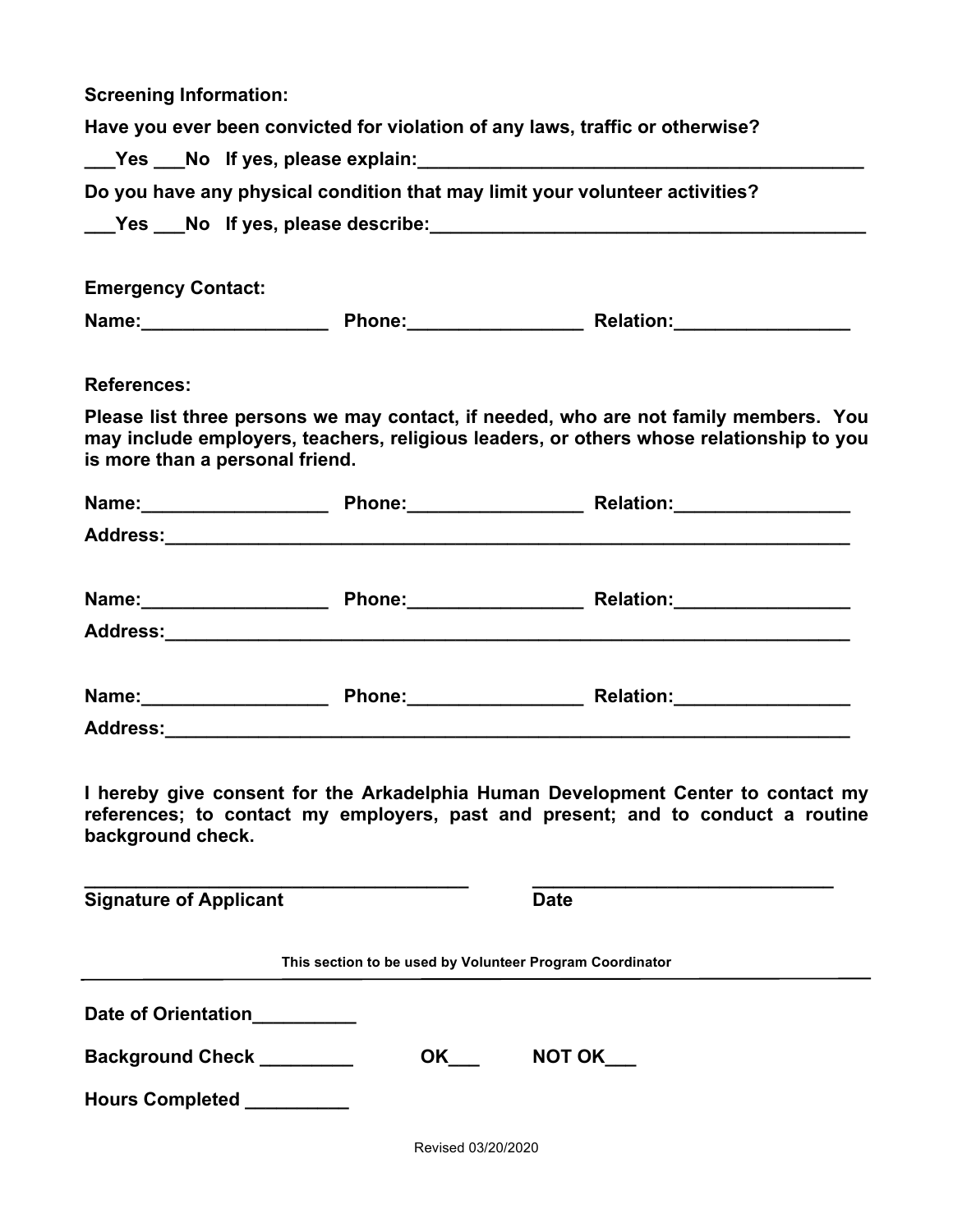## **THE ARKADELPHIA HUMAN DEVELOPMENT CENTER**

## **DOCUMENTATION OF VOLUNTEER ORIENTATION**

I \_\_\_\_\_\_\_\_\_\_\_\_\_\_\_\_\_\_\_\_\_\_\_\_\_\_\_\_\_\_\_\_\_\_\_ certify by my signature below that I have received a copy of the following forms and these forms have been explained to me during my volunteer orientation by the Volunteer Program Coordinator/designee.

Please initial beside each document to indicate that you have received a copy.

- CONFIDENTIAL ITY AGREEMENT
- VOLUNTEER LIABILITY RELEASE FOR CONTAGIOUS DISEASES
- VOLUNTEER LIABILITY RELEASE FOR OPERATING EQUIPMENT
- \_\_\_ USE OF VIDEO CAMERAS VOLUNTEER CONSENT FORM
- \_\_\_ BEHAVIOR MANAGEMENT POLICY 3011 D (CLIENT BEHAVIORS)
- MALTREATMENT POLICY 3004 I

**VOLUNTEER/INTERN SIGNATURE** DATE

 $\mathcal{L}_\mathcal{L}$  , and the contribution of the contribution of the contribution of the contribution of the contribution of the contribution of the contribution of the contribution of the contribution of the contribution of

\_\_\_\_\_\_\_\_\_\_\_\_\_\_\_\_\_\_\_\_\_\_\_\_\_\_ PRINT NAME OF VOLUNTEER/INTERN

I certify that as the Volunteer Program Coordinator or Designee, I have provided the above volunteer with the above orientation documents and explained these documents to his/her understanding.

 $\_$  , and the set of the set of the set of the set of the set of the set of the set of the set of the set of the set of the set of the set of the set of the set of the set of the set of the set of the set of the set of th VOLUNTEER PROGRAM COORDINATOR **EXAMPLE SERVICE SERVICE** OR DESIGNEE SIGNATURE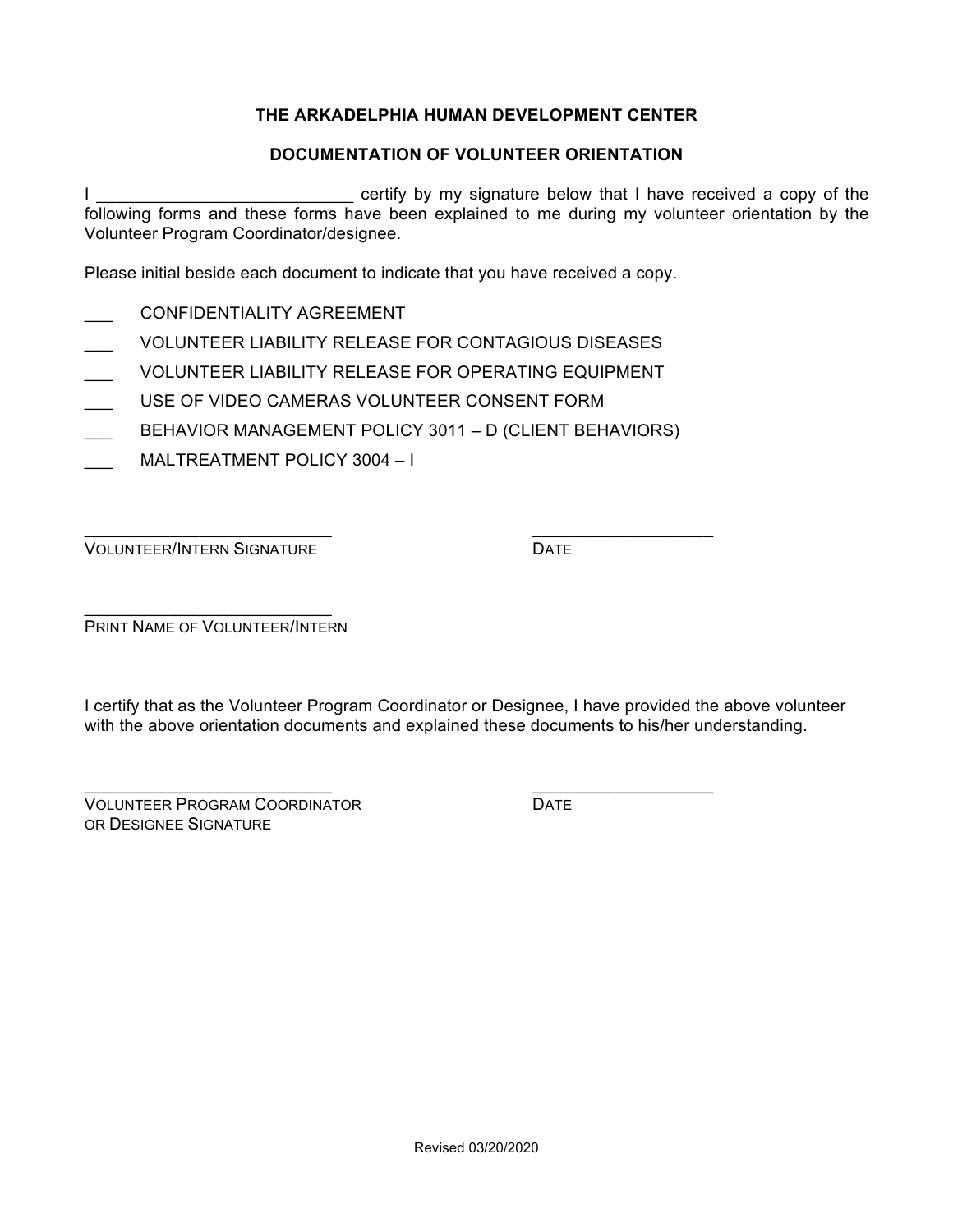## **AHDC VOLUNTEER TUBERCULOSIS SCREEN/SYMPTOM QUESTIONNAIRE**

|                                                                                                                                                                                                                                                                                                 | Have you ever had a TB skin test? Yes No If "Yes", was it negative/no reaction? _____________                                                                                                                                                                                     |  |  |  |  |
|-------------------------------------------------------------------------------------------------------------------------------------------------------------------------------------------------------------------------------------------------------------------------------------------------|-----------------------------------------------------------------------------------------------------------------------------------------------------------------------------------------------------------------------------------------------------------------------------------|--|--|--|--|
|                                                                                                                                                                                                                                                                                                 | Have you ever had a TB blood test? Yes No If "Yes", was it negative? _______________________________                                                                                                                                                                              |  |  |  |  |
|                                                                                                                                                                                                                                                                                                 | Were you born in the United States? Yes No If "No", identify country where you were born:                                                                                                                                                                                         |  |  |  |  |
| Yes<br>No<br>Coughing up blood<br>Hoarseness lasting three weeks or more<br>Persistent cough lasting three weeks or more<br>Unexplained, excessive fatigue<br>Unexplained, persistent fever lasting three weeks or more<br>Unexplained, excessive sweating at night<br>Unexplained, weight loss | In the last year, have you had any of the following unexplained symptoms?                                                                                                                                                                                                         |  |  |  |  |
| Have you ever been treated for active TB infection?                                                                                                                                                                                                                                             | Have you ever been treated for latent TB infection (a positive skin test or blood test for TB)?<br>Yes No Don't know If "Yes", when? _________________________Where? ______________<br>Have you ever been told you have an abnormal chest x-ray? Last chest x-ray was done where? |  |  |  |  |
|                                                                                                                                                                                                                                                                                                 | Yes No Don't know If "Yes", what were you ill with? ____________________________                                                                                                                                                                                                  |  |  |  |  |
|                                                                                                                                                                                                                                                                                                 | Have you been told by a health care provider that your immune system is not working and/or you can't                                                                                                                                                                              |  |  |  |  |
| fight infection?                                                                                                                                                                                                                                                                                |                                                                                                                                                                                                                                                                                   |  |  |  |  |
|                                                                                                                                                                                                                                                                                                 |                                                                                                                                                                                                                                                                                   |  |  |  |  |
|                                                                                                                                                                                                                                                                                                 | Have you ever lived with or had close contact with someone who has/had active tuberculosis disease?                                                                                                                                                                               |  |  |  |  |
|                                                                                                                                                                                                                                                                                                 | Have you ever worked where patients with active tuberculosis disease receive care or services?                                                                                                                                                                                    |  |  |  |  |
|                                                                                                                                                                                                                                                                                                 |                                                                                                                                                                                                                                                                                   |  |  |  |  |
| shelter?                                                                                                                                                                                                                                                                                        | Have you ever worked, volunteered, or lived in any institution such as a jail, group home, or homeless                                                                                                                                                                            |  |  |  |  |
|                                                                                                                                                                                                                                                                                                 |                                                                                                                                                                                                                                                                                   |  |  |  |  |
| Have you traveled outside the United States in the past two years?                                                                                                                                                                                                                              |                                                                                                                                                                                                                                                                                   |  |  |  |  |
|                                                                                                                                                                                                                                                                                                 | Yes No Don't know If "Yes", identify city, country, and approximate date:                                                                                                                                                                                                         |  |  |  |  |
| Have you ever had the BCG (TB) vaccine?                                                                                                                                                                                                                                                         |                                                                                                                                                                                                                                                                                   |  |  |  |  |
| Yes No Don't know If "Yes", when (approx. year)?                                                                                                                                                                                                                                                |                                                                                                                                                                                                                                                                                   |  |  |  |  |
|                                                                                                                                                                                                                                                                                                 |                                                                                                                                                                                                                                                                                   |  |  |  |  |